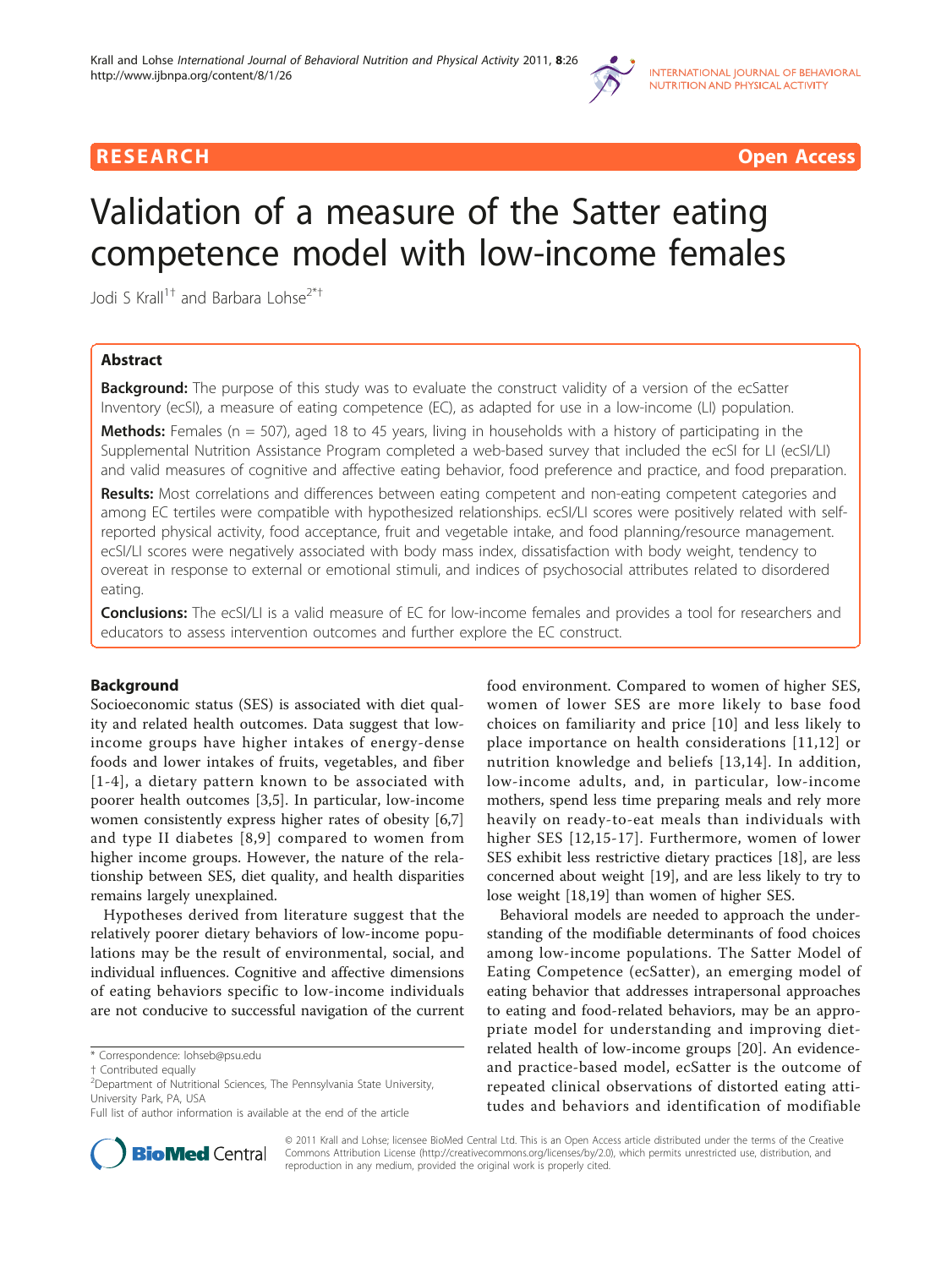factors that facilitate resolution of those distortions [\[20](#page-9-0)]. ecSatter encompasses four interrelated components: 1) attitudes about eating and enjoyment of food, 2) food acceptance skills that support dietary variety, 3) internal regulation skills that address energy balance, and 4) skills and resources for managing food selection, meal preparation, and mealtime structure. The successful adoption of these four ecSatter components results in eating competence (EC). Research with diverse samples indicates that EC is positively associated with healthy eating patterns [[21-23\]](#page-9-0) and healthier profiles of cardiovascular disease risk factors [[21,24\]](#page-9-0). Moreover, qualitative assessment of EC in a low-income sample suggests that ecSatter provides a tenable framework for rationalizing low-income individuals' cognitive and affective responses to eating experiences [\[25\]](#page-9-0).

EC is measured with the ecSatter Inventory (ecSI), a reliable instrument [\[26](#page-9-0)] for which construct dimensionality and validity were established with a general sample of men and women (n = 863; mean age  $36.2 \pm 13.4$ years, range = 18 to 71 years) [[22](#page-9-0)]. To evaluate the appropriateness of the instrument for a low-income audience, the ecSI was subjected to cognitive testing with a sample of 25 low-income women (18 to 49 years old) [\[27](#page-9-0)]. Four of the 16 ecSI items were misinterpreted for various reasons, including problems with clarity and wording. The misinterpreted items were revised based on participant feedback, retested, and combined with the 12 unaltered items into a new instrument, termed the ecSI for Low-Income (ecSI/LI). The ecSI/LI is comparable to the ecSI in content and scope and requires large scale validation. The objective of the present study was to confirm construct validity of ecSatter in a lowincome population using a concurrent validity approach.

# Methods

#### Recruitment

The Pennsylvania Department of Public Welfare generated a database of 40,080 households participating in Supplemental Nutrition Assistance Program (SNAP) as of March 2007. These households included children under 18 years and were located in SNAP-Education (SNAP-ED)-served counties. Invitational letters (n = 1000) and post-cards ( $n = 16,050$ ) delineating study details and survey access instructions were mailed in 2 waves to 17,050 households randomly selected from the aforementioned database.

Eligible respondents were female, members of the randomly selected SNAP households, 18 to 45 years of age, literate in English, with internet access; only 1 female per household was allowed to participate. Exclusion criteria included full-time enrollment at a four-year college or university, studying to become or employed as a nutritionist, or a diet-related health issue (i.e., diagnosis of diabetes, cancer, or heart, liver or lung disease in the past five years or a recipient of surgery for weight loss). This study was approved by the Pennsylvania State University Institutional Review Board.

#### Research Design and Data Collection

The research design was cross-sectional with concurrent data collection using the Internet. Invitations directed potential participants to a web-based survey that detailed study procedures and included an informed consent. Eligibility verification was required. Potential participants answered specific eligibility questions; an ineligibility notice was sent at the point at which a criterion was not met. Meeting all eligibility criteria prompted informed consent. Eligible individuals who agreed to participate were given survey access; completion prompted mailing of a \$10 gift card. This survey access process was pilot tested for feasibility with 5 participants from a local health clinic serving the target audience. Average survey completion time approximated 45 minutes.

The active survey website was accessed by 635 individuals. Of these individuals, 38 were ineligible to participate (30 for health reasons, three were full-time students, and two were nutrition-related professionals or students); five were not interested in completing the survey after reading a more thorough description of the study process; 67 started but did not complete the survey; 18 provided unusable responses on the completed survey. In all, 507 usable surveys were collected.

# Measures

The web-based survey consisted of the ecSI/LI as well as instruments and items to assess the validity of the ecSI/ LI and to gather information about respondent sociodemographic characteristics. Survey item order was identical for all respondents with the exception of the ecSI/LI; half of respondents completed the ecSI/LI at the beginning of the survey and the other half completed it at the end. Completion order was randomly assigned.

# ecSatter Inventory for Low-Income (ecSI/LI)

The ecSI/LI consists of 16 Likert-scaled items with 5 response options (never = 0, rarely = 0, sometimes = 1, often  $= 2$ , and always  $= 3$ ) summed to yield a total score (range: 0-48) and four subscale scores: Eating Attitudes (0-15), Food Acceptance (0-9), Internal Regulation (0-9), and Contextual Skills (0-15). ecSI/LI total scores of 32 or higher indicate EC [\[22\]](#page-9-0). ecSI/LI items were previously developed and tested with low-income adults [[22](#page-9-0),[27\]](#page-9-0). The ecSI/LI is available at [http://www.ellynsatter.com.](http://www.ellynsatter.com)

# Three-Factor Eating Questionnaire (TFEQ)

The validated 51-item TFEQ measures cognitive restraint, disinhibition, and hunger dimensions of eating behavior [[28\]](#page-9-0). The TFEQ includes 15 Likert-scaled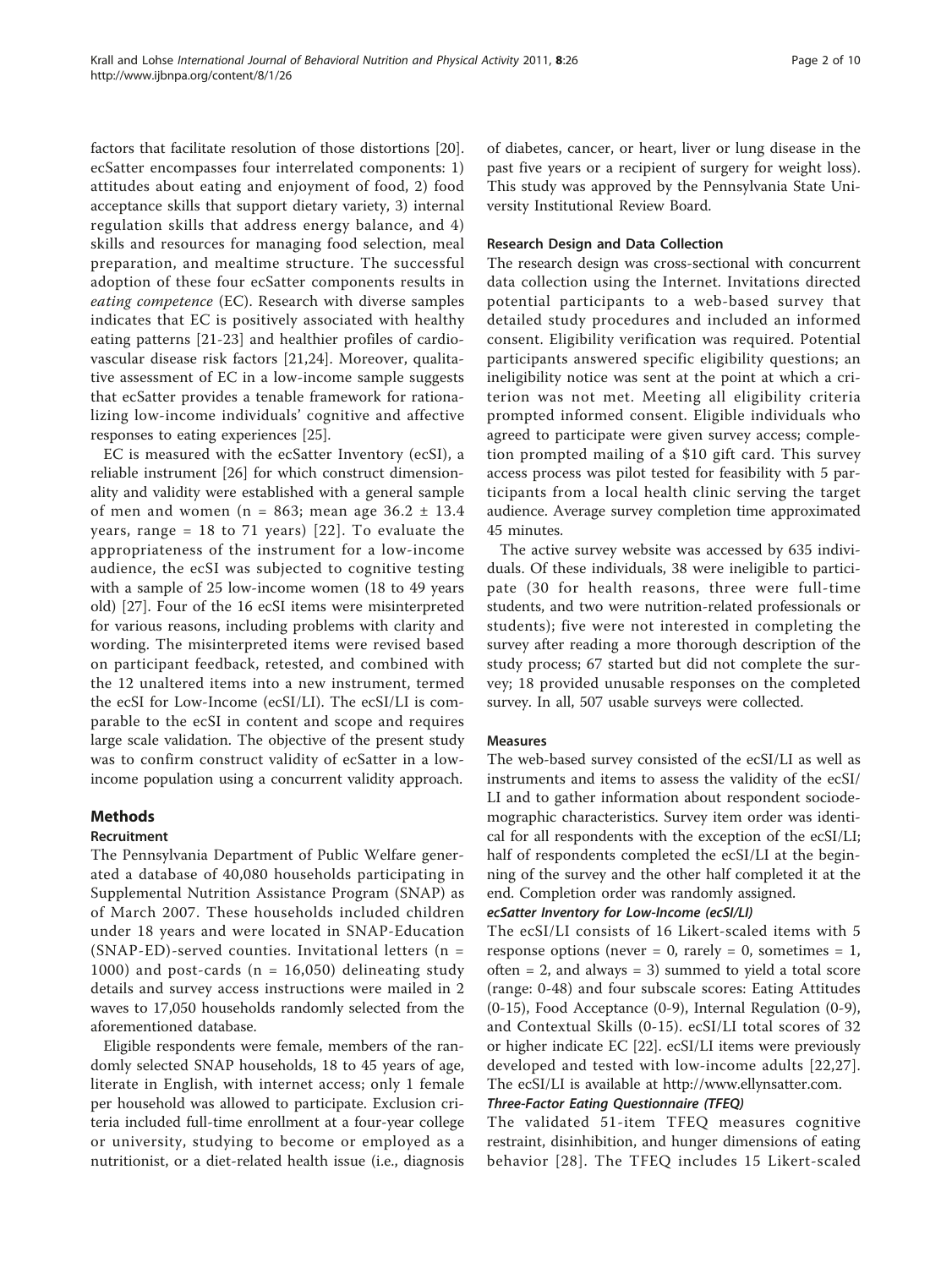items and 36 true/false items. Higher scores on the respective scales are indicative of greater cognitive restraint (conscious restriction of food intake to prevent weight gain or promote weight loss; range: 0-16), disinhibition (tendency to overeat in response to various stimuli such as emotional distress; range: 0-21), and hunger (subjective feeling of hunger and food cravings; range: 0-14).

### Eating Disorders Inventory-3 (EDI-3)

The EDI-3, a measure of symptoms commonly associated with anorexia nervosa and bulimia, is a validated questionnaire consisting of 12 subscales derived from 92 items using a 6-point Likert scale [[29](#page-9-0)]. Drive for thinness, bulimia, and body dissatisfaction are three scales that measure attitudes and behaviors concerning eating, weight and body shape, specifically fear of fatness, thinking about and practicing bingeing, and dissatisfaction with overall shape, respectively. The remaining nine scales assess psychological domains of disordered eating: low self-esteem and personal alienation scales measure self-evaluation and sense of emotional emptiness; interpersonal insecurity and interpersonal alienation indicate individuals' beliefs about social relationships; interoceptive deficits and emotional dysregulation reflect ways that individuals interpret and respond to emotional cues; perfectionism and asceticism reflect the pursuit of perfection through self-denial and suffering; and maturity fears indicates desire to retreat to the security of childhood. For all scales, the higher the score, the stronger the endorsement of the eating disorder domain. For this study, raw scores were calculated and converted to percentile ranks using United States adult clinical sample tables, as described by Garner [[29](#page-9-0)].

#### Food preference survey

Food preference has been shown to be a proxy for food intake [[30,31\]](#page-9-0). The survey includes 62 food items scored on a 9-point spread semantic differential scale anchored by dislike extremely and like extremely with separate choices for never tried and would not try. For this study, item scores were summated to create a total preference score; a separate score for never tried/would not try was also calculated. Preference responses were dichotomized into like  $(\geq 5)$  and dislike  $(\leq 4)$  categories. Discriminating preference patterns were achieved by summing preference scores for like and dislike categories and dividing each by the number of food items in each category to create Food Like and Food Dislike Indices [[22\]](#page-9-0). Preference scores for disliked foods were reversed to compute the dislike index enabling unidirectional interpretation of both indices.

#### Fruit and vegetable stage of change algorithm

Stages of Change (i.e. precontemplation, contemplation, preparation, action, and, maintenance) [[32\]](#page-9-0) for fruit and vegetable intakes were measured separately with a validated, two-step algorithm [[33](#page-9-0)]. Fruit and vegetable intake was queried as well as duration of and intention to increase intake. These queries were used to determine meeting recommended levels of intake as well as stage placement. Prior to analysis, stages of change were collapsed into two categories - pre-action (precontemplation, contemplation, and preparation) and action/ maintenance.

# Expanded Food and Nutrition Education Program (EFNEP) questions

Questions about food resource management, preparation, and practices, and health locus of control were derived from the EFNEP Evaluation and Reporting System, a valid and reliable system widely tested with lowincome populations [[34\]](#page-9-0). Sixteen items were answered using a 5-point Likert scale. An additional five items, with 3-point Likert scales, are summed to derive health locus of control, an individual's perceived ability to control health-related outcomes. For all items and the health locus of control scale, the higher the score, the stronger the endorsement of the item or scale. Food preparation and practice was additionally assessed with two non-EFNEP items - "How often do you prepare food at home?" and "How do you feel about cooking?"

# United States (US) Adult Food Security Survey Module

Developed by the US Department of Agriculture, this 10-item scale assesses food security of adults at the household level [\[35](#page-9-0)]. The sum of affirmative responses to the items provides a household's raw score on the scale (possible range of 0-10). From raw scores, food security status among adults is assigned as high (raw score = 0), marginal (1-2), low (3-5), and very low (6-10). "Don't know" is included as a possible response option for each item; food security scores were not calculated for participants who chose this response option. Additional items

The survey also contained sociodemographic items, including SNAP use and worry about money for food ("Do you ever worry about not having enough money to buy food?"). Self-reported height and weight were used to calculate body mass index (BMI) and physical activity was assessed by asking "Do you consider yourself a physically active person?". Level of weight satisfaction ("How satisfied are you with your current weight?") was assessed with a 5-point Likert scale  $(1 = \text{very satisfied}, 5)$ = very unsatisfied).

#### Data Analysis

Data were analyzed with SPSS (version 16.0 for Windows, SPSS, Inc., Chicago, IL). Descriptive statistics, including measures of central tendency and distribution, were calculated to describe the sample as well as ecSI/LI total and subscale scores. Internal consistency of the ecSI/LI composite scale and subscales was assessed by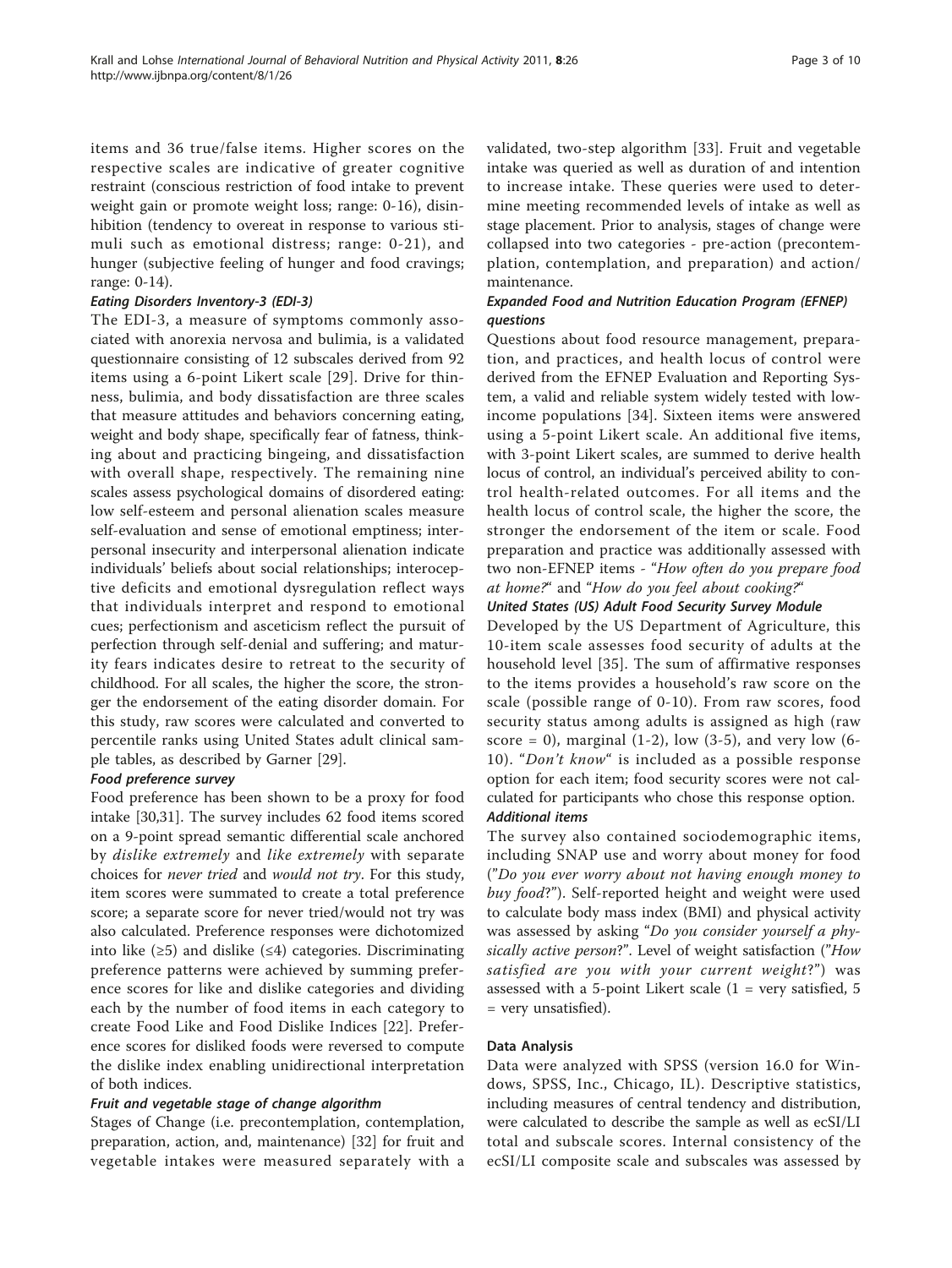Cronbach's alpha [[36\]](#page-9-0). Dichotomized ecSI/LI scores were compared to continuous and categorical variables using t-tests and chi-square tests, respectively. Analysis of variance with post hoc analyses using Bonferroni corrections and chi-square analyses were used to compare descriptive variables and measures of eating attitudes and behaviors across ecSI/LI tertiles. Concurrent validity was also assessed with Pearson product moment correlations between ecSI/LI scores and previously described measures of eating attitudes and behavior. Correlations were evaluated based on *a priori* hypotheses derived from concurrent validation of the ecSI [[22\]](#page-9-0). Correlations < ± .20 were interpreted as not associated [[37\]](#page-9-0).

#### Results

#### Respondent Characteristics

Respondents ( $n = 507$ ; 100% female) were mostly white (78%), non-Hispanic (93.9%) mothers (96.6%) with a mean age of  $31.81 \pm 7.0$  years (Table [1\)](#page-4-0). Education experience varied, with high school completion the most frequently selected level (35.3%). At the time of the study, 86% of respondents reported living in households participating in SNAP. Food security status varied, with the highest percentage of respondents living in households with very low food security among adults. Based on self-reports, about half of the sample was physically active; mean BMI was  $30.41 \pm 8.6$ . Respondents had sole or shared responsibility for household food decisions (n = 499; 98.4%) and most respondents prepared food at home more than three times a week. Notably, few respondents were in action or maintenance stages of change for fruits or vegetables indicating that most respondents did not meet fruit and vegetable intake recommendations.

#### Data Fidelity

Survey length prompted examination of response fidelity by inspection of responses to nearly similar items distributed throughout the web-based survey. Response fidelity was supported by several findings. For example, the item assessing weight dissatisfaction correlated with EDI-3 body dissatisfaction ( $r = 0.67$ ,  $P < .001$ ) and EDI-3 drive for thinness scores ( $r = 0.47$ ;  $P < .001$ ). Scores on the EDI-3 bulimia subscale correlated with the TFEQ disinhibition subscale scores ( $r = 0.58$ ;  $P < .001$ ). Scores on the US Adult Food Security Survey correlated to two single items referencing food security - an EFNEP item about frequency of running out of food before the end of the month  $(r = 0.73, P < .001)$  and an item directly referencing worry about having enough money for food  $(r = 0.59, P < .001).$ 

#### ecSI/LI Validation

Descriptive statistics for ecSI/LI total scale and four subscales (Eating Attitudes, Internal Regulation, Food Acceptance, and Contextual Skills) are presented in Table [1.](#page-4-0) Less than a third (29.2%) of respondents were eating competent. Analyses revealed internal consistency for all five scales (Cronbach's alpha coefficients = 0.90 for ecSI/LI total scale, 0.85 for Eating Attitudes, 0.79 for Internal Regulation, 0.64 for Food Acceptance, and 0.82 for Contextual Skills), as well as a wide range of ecSI/LI scores for respondents (range  $= 0 - 48$ ), enabling psychometric analysis.

EC profiles were established by comparing dichotomized EC scores (Table [1\)](#page-4-0). Compared to respondents without EC, respondents with EC were more physically active; reported greater incidence of normal weight; were less dissatisfied with their body weight and shape; expressed less tendency to overeat in response to external or emotional stimuli (TFEQ disinhibition scale); reported lower levels of psychosocial attributes related to disordered eating; had greater food acceptance; were more likely to meet fruit and vegetable intake recommendations; enjoyed cooking more; and practiced better food planning and resource management, including consideration for health and dietary variety.

ecSI/LI tertile scores (Table [2\)](#page-6-0) endorsed the dichotomy-derived EC profiles, providing further validation evidence. Post hoc analyses revealed differences to be mostly between the lowest and highest EC tertiles. In addition, a majority of correlations between ecSI/LI scores and measures of eating behavior and attitudes met predetermined validity criteria in terms of direction and strength (Table [2](#page-6-0)). As predicted, ecSI/LI scores correlated inversely with cognitive and affective dimensions of eating behavior related to dieting and disordered eating, including weight and body dissatisfaction and psychological attributes related to disordered eating (low self-esteem, intra-and interpersonal alienation, and interpersonal insecurity). Total ecSI/LI scores correlated positively with Food Like Index and aspects of meal planning (planning ahead, planning to include all food groups, and thinking about healthy food choices), and shopping with a grocery list.

ecSI/LI subscales (Eating Attitudes, Food Acceptance, Internal Regulation, and Contextual Skills) correlated with measures of cognitive behavior, disordered eating, food management, and food preference suggesting support for construct validity. Eating Attitudes subscale scores were inversely associated with dietary disinhibition (TFEQ disinhibition scale  $r = -0.27$ ), weight dissatisfaction  $(r = -0.36)$ , and EDI-3 scales that indicate disordered eating (drive for thinness;  $r = -0.26$ ; bulimia r  $= -0.31$ ; body dissatisfaction  $r = -0.30$ ; low self-esteem r  $= -0.26$ ; personal alienation  $r = -0.25$ ; interpersonal insecurity  $r = -0.25$ , interoceptive deficits  $r = -0.21$ , and maturity fears  $r = -0.20$ ). Internal Regulation subscale scores were inversely associated with disinhibition  $(r =$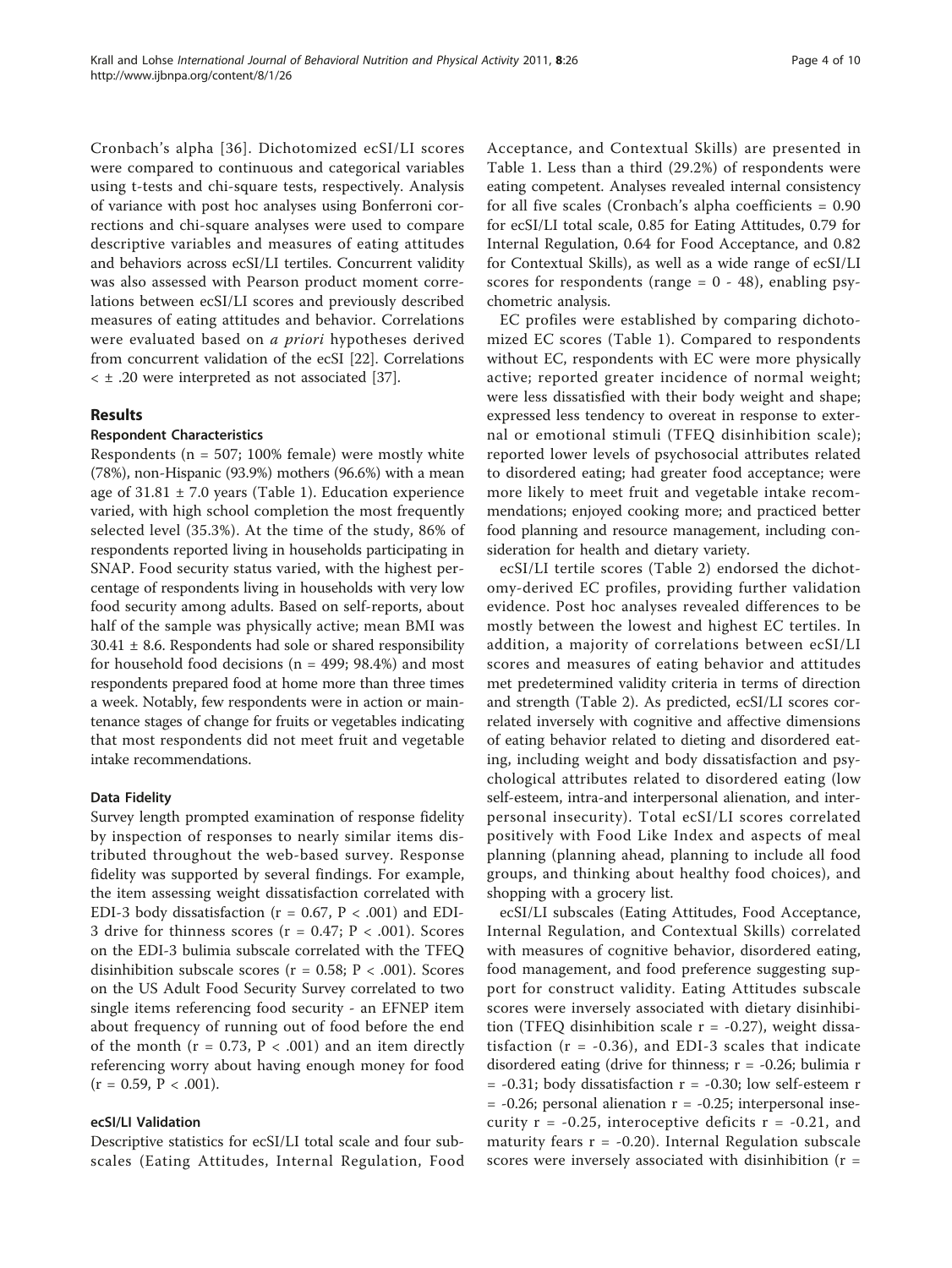# <span id="page-4-0"></span>Table 1 Participants described and compared by eating competence categories

|                                                   |                                     | <b>Eating Competence Categories</b>         |                                  |                      |  |
|---------------------------------------------------|-------------------------------------|---------------------------------------------|----------------------------------|----------------------|--|
|                                                   | <b>Total</b><br>Sample <sup>1</sup> | <b>Not Eating</b><br>Competent <sup>2</sup> | Eating<br>Competent <sup>2</sup> | p-Value <sup>3</sup> |  |
|                                                   | $N = 507$                           | $N = 359$                                   | $N = 148$                        |                      |  |
| Age                                               | $31.81 \pm 6.98$                    | $31.84 \pm 6.96$                            | $31.76 \pm 7.06$                 | .905                 |  |
| Race ( $n = 499$ )                                |                                     |                                             |                                  | .588                 |  |
| White                                             | 389 (78.0)                          | 279 (79.0)                                  | 110 (75.3)                       |                      |  |
| Black                                             | 73 (14.6)                           | 48 (13.6)                                   | 25 (17.1)                        |                      |  |
| Other                                             | 37(7.4)                             | 26(7.4)                                     | 11(7.5)                          |                      |  |
| Hispanic ( $n = 506$ )                            | 31(6.1)                             | 18(5.0)                                     | 13(8.8)                          | .109                 |  |
| Education                                         |                                     |                                             |                                  | .006                 |  |
| Some high school                                  | 56 (11.0)                           | 39 (10.9)                                   | 17(11.5)                         |                      |  |
| High school diploma/GED                           | 179 (35.3)                          | 118 (32.9)                                  | 61(41.2)                         |                      |  |
| Some college                                      | 129 (25.4)                          | 107 (29.8)                                  | 22 (14.9)                        |                      |  |
| $\ge$ College degree                              | 143(28.2)                           | 95 (26.5)                                   | 48 (32.4)                        |                      |  |
| Parent                                            | 490 (96.6)                          | 347 (96.7)                                  | 143 (96.6)                       | .984                 |  |
| Food Security Status <sup>4</sup> ( $n = 500$ )   |                                     |                                             |                                  | .009                 |  |
| High                                              | 113 (22.6)                          | 70 (19.8)                                   | 43 (29.5)                        |                      |  |
| Marginal                                          | 83 (16.6)                           | 53 (15.0)                                   | 30 (20.5)                        |                      |  |
| Low                                               | 103 (20.6)                          | 74 (20.9)                                   | 29 (19.9)                        |                      |  |
| Very Low                                          | 201 (40.2)                          | 157 (44.4)                                  | 44 (30.1)                        |                      |  |
| Physically Active <sup>5</sup> (n = 506)          | 256 (50.6)                          | 159 (44.4)                                  | 97 (65.5)                        | < .001               |  |
| BMI (kg/m <sup>2</sup> ) (n = 500)                | $30.41 \pm 8.36$                    | $31.22 \pm 8.44$                            | $28.44 \pm 7.86$                 | .001                 |  |
| Weight Categories ( $n = 500$ )                   |                                     |                                             |                                  | .025                 |  |
| Underweight (BMI < 18.5)                          | 17(3.4)                             | 12(3.4)                                     | 5(3.4)                           |                      |  |
| Normal weight (BMI 18.5-24.9)                     | 137 (27.4)                          | 84 (23.7)                                   | 53 (36.3)                        |                      |  |
| Overweight (BMI 25.0-29.9)                        | 118 (23.6)                          | 84 (23.7)                                   | 34 (23.3)                        |                      |  |
| Obese (BMI $\geq$ 30.0)                           | 228 (45.6)                          | 174 (49.2)                                  | 54 (37.0)                        |                      |  |
| Weight dissatisfaction <sup>6</sup> ( $n = 506$ ) | $3.75 \pm 1.23$                     | $3.94 \pm 1.13$                             | $3.28 \pm 1.33$                  | < .001               |  |
| ecSI/LI                                           |                                     |                                             |                                  |                      |  |
| Total score                                       | $26.29 \pm 9.70$                    | $21.36 \pm 6.41$                            | $38.26 \pm 4.53$                 | < .001               |  |
| Eating attitudes                                  | $9.52 \pm 3.71$                     | $7.87 \pm 2.99$                             | $13.53 \pm 1.66$                 | < .001               |  |
| Internal regulation                               | $5.45 \pm 2.35$                     | $4.48 \pm 1.96$                             | $7.80 \pm 1.37$                  | < .001               |  |
| Food acceptance                                   | $3.93 \pm 2.14$                     | $3.31 \pm 1.84$                             | $5.44 \pm 2.08$                  | < 0.001              |  |
| Contextual skills                                 | $7.39 \pm 3.80$                     | $5.70 \pm 2.81$                             | $11.49 \pm 2.57$                 | < .001               |  |
| <b>TFEQ</b>                                       |                                     |                                             |                                  |                      |  |
| Cognitive restraint                               | $10.52 \pm 2.12$                    | $10.45 \pm 2.04$                            | $10.68 \pm 2.30$                 | .289                 |  |
| Disinhibition                                     | $7.74 \pm 2.76$                     | $8.11 \pm 2.73$                             | $6.83 \pm 2.61$                  | < 0.001              |  |
| Feelings of hunger                                | $6.69 \pm 2.61$                     | $6.90 \pm 2.68$                             | $6.16 \pm 2.38$                  | .004                 |  |
| EDI-3 $^7$                                        |                                     |                                             |                                  |                      |  |
| Drive for thinness                                | $13.19 \pm 15.44$                   | $14.53 \pm 15.87$                           | $9.93 \pm 13.85$                 | .002                 |  |
| Bulimia                                           | $26.03 \pm 26.30$                   | $28.79 \pm 26.57$                           | $19.33 \pm 24.44$                | < 0.001              |  |
| Body dissatisfaction                              | $29.51 \pm 25.08$                   | $32.89 \pm 25.16$                           | $21.32 \pm 22.98$                | < 0.001              |  |
| Low self-esteem                                   | $21.13 \pm 21.53$                   | $24.18 \pm 21.99$                           | $13.75 \pm 18.47$                | < 0.001              |  |
| Personal alienation                               | $23.88 \pm 24.30$                   | $27.63 \pm 25.34$                           | $14.80 \pm 18.76$                | < 0.001              |  |
| Interpersonal insecurity                          | $32.37 \pm 25.68$                   | $35.70 \pm 25.48$                           | $24.31 \pm 24.40$                | < 0.001              |  |
| Interpersonal alienation                          | 34.80 ± 27.04                       | $38.94 \pm 26.69$                           | $24.76 \pm 25.26$                | < 0.001              |  |
| Interoceptive deficits                            | $17.30 \pm 20.02$                   | $19.18 \pm 20.58$                           | $12.76 \pm 17.87$                | .001                 |  |
| Emotional dysregulation                           | $31.13 \pm 29.22$                   | $33.28 \pm 28.84$                           | $25.94 \pm 29.57$                | .010                 |  |
| Perfectionism                                     | $22.27 \pm 22.09$                   | $21.60 \pm 21.09$                           | $23.89 \pm 24.35$                | .290                 |  |
| Asceticism                                        | $16.81 \pm 20.51$                   | $17.62 \pm 21.00$                           | $14.85 \pm 19.20$                | .168                 |  |
| Maturity fears                                    | $46.17 \pm 27.31$                   | $49.28 \pm 27.24$                           | $38.62 \pm 26.05$                | < .001               |  |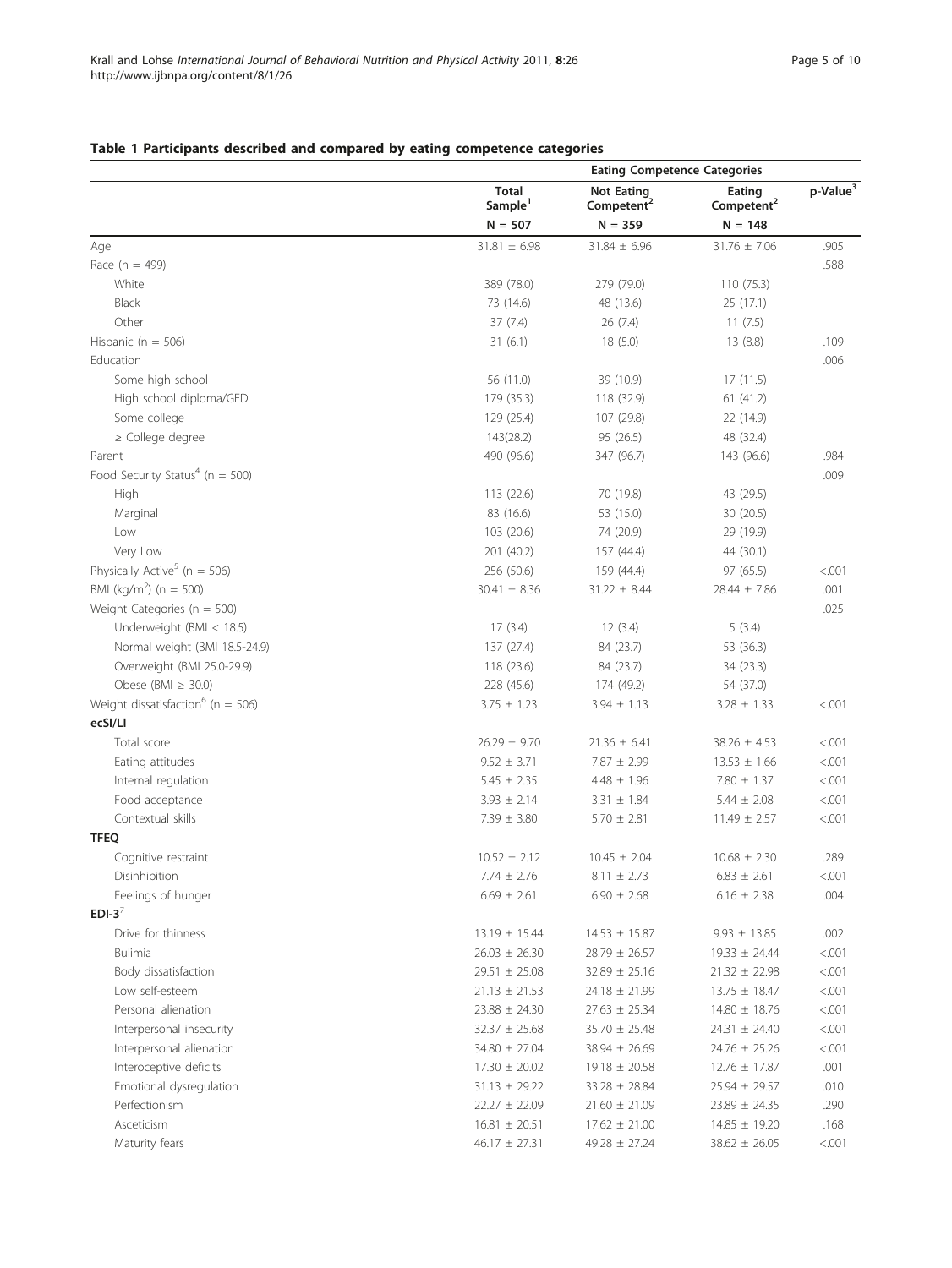#### Table 1 Participants described and compared by eating competence categories (Continued)

| <b>Food Preference</b>                                                   |                  |                  |                  |         |
|--------------------------------------------------------------------------|------------------|------------------|------------------|---------|
| Food like index <sup>8</sup>                                             | $7.85 \pm 0.60$  | $7.75 \pm 0.59$  | $8.10 \pm 0.56$  | < 0.001 |
| Food dislike index <sup>9</sup>                                          | $2.78 \pm 0.83$  | $2.76 \pm 0.80$  | $2.83 \pm 0.90$  | .461    |
| Foods never tried                                                        | $1.88 \pm 2.89$  | $1.84 \pm 2.87$  | $2.00 \pm 2.95$  | .561    |
| Fruit Stage of Change <sup>10</sup>                                      |                  |                  |                  |         |
| Action/Maintenance                                                       | 209(41.2)        | 130 (36.2)       | 79 (53.4)        | < .001  |
| Vegetable Stage of change <sup>10</sup>                                  |                  |                  |                  |         |
| Action/Maintenance                                                       | 62(12.2)         | 33(9.2)          | 29 (19.6)        | .001    |
| $E F N E P$ <sup>11</sup>                                                |                  |                  |                  |         |
| • Health locus of control                                                | $12.13 \pm 2.05$ | $12.01 \pm 2.09$ | $12.45 \pm 1.93$ | .028    |
| • Plans meals ahead of time                                              | $3.22 \pm 1.06$  | $3.04 \pm 1.03$  | $3.64 \pm 1.00$  | < 0.001 |
| • Plans meals to include all food groups                                 | $3.36 \pm 1.00$  | $3.21 \pm 0.98$  | $3.74 \pm 0.95$  | < 0.001 |
| • Makes a recipe successfully from scratch                               | $3.53 \pm 1.17$  | $3.36 \pm 1.18$  | $3.95 \pm 1.06$  | < 0.001 |
| • Thinks about healthy food choices when deciding what to eat            | $3.43 \pm 1.01$  | $3.30 \pm 0.99$  | $3.74 \pm 0.99$  | < .001  |
| • Uses the "Nutrition Facts" on the food label to make food choices      | $2.70 \pm 1.19$  | $2.61 \pm 1.14$  | $2.93 \pm 1.29$  | .006    |
| • Eats out (including fast food)                                         | $2.56 \pm 0.77$  | $2.58 \pm 0.79$  | $2.52 \pm 0.73$  | .412    |
| • Shops with a grocery list                                              | $3.58 \pm 1.19$  | $3.48 \pm 1.15$  | $3.80 \pm 1.25$  | .007    |
| • Feels confident about managing money to make healthy food<br>available | $2.97 \pm 1.18$  | $2.87 \pm 1.15$  | $3.21 \pm 1.21$  | .003    |
| Prepares food at home $>$ 3 times per week <sup>12</sup>                 | 403 (79.5)       | 273 (76.0)       | 130 (87.8)       | .003    |
| Likes cooking <sup>13</sup> (n = 503)                                    | 227(45.1)        | 142 (39.9)       | 85 (57.8)        | < .001  |

Notes: Values are mean ± standard deviation or n (%); BMI = Body Mass Index; ecSI/LI = ecSatter Inventory for Low-Income; EDI-3 = Eating Disorders Inventory-3; EFNEP = Expanded Food and Nutrition Education Program; TFEQ = Three-Factor Eating Questionnaire; all measures are self-reported.

 ${}^{1}N = 507$  except where noted.

 $2^2$ Not eating competent = ecSILI < 32; eating competent = ecSILI  $\geq$  32.

<sup>3</sup>P-value for chi-square or t-test comparing eating competence categories.

<sup>4</sup>Reported for household.

<sup>5</sup>Survey item, "*Do you consider yourself a physically active person*? Response options - yes or no.

<sup>6</sup>Survey item, "How satisfied are you with your current weight?" 5-point response scale ranging from 1 = very satisfied to 5 = very unsatisfied. <sup>7</sup>EDI-3 entries are normed percentiles.

<sup>8</sup>Food like index = Preference score of foods liked (denoted by preference selection of 5 to 9) divided by number of foods like. Possible range 5 though 9; higher score denotes greater preference.

<sup>9</sup>Food dislike index = preference score of foods disliked divided by number of foods disliked. Possible range 1 through 4; higher score denotes greater dislike  $10$ Computed scores collapsed to two categories - pre-action (precontemplation, contemplation, and preparation) vs. action/maintenance.

<sup>11</sup>For locus of control, range: 5 = external locus of control, 15 = internal locus of control. For all other EFNEP items, range: 1 = does not do, 5 = almost always does.

<sup>12</sup>Compared to preparing food at home  $\leq$  3 times per week.

<sup>13</sup>Survey item, "How do you feel about cooking?" Response options - Likes cooking compared to Doesn't Like/Doesn't Mind Cooking.

 $-0.24$ ) and weight dissatisfaction ( $r = -0.27$ ) as well as several EDI-3 subscales showing an inverse association between internal regulation and disordered eating (drive for thinness  $r = -0.20$ , body dissatisfaction  $r = -0.25$ , and bulimia  $r = -0.24$ ). Food Acceptance subscale scores were positively associated with food preference (Food Like Index  $r = 0.23$ ) and inversely associated with number of foods that have never been tried  $(r = -0.21)$ . In addition, Food Acceptance subscale scores were positively associated with several indicators that food is considered in meal planning, e.g. making a recipe successfully from scratch ( $r = 0.26$ ), thinking about healthy food choices when making food decisions  $(r =$ 0.32), and using Nutrition Facts labels ( $r = 0.28$ ). Contextual skills positively correlated with nearly all measures of food management practices (e.g., planning

meals  $r = 0.43$ , including all food groups in meals  $r =$ 0.33, thinking about healthful food choices when planning what to eat  $r = 0.33$ , using Nutrition Facts labels r  $= 0.26$ , and confidence in managing money for food  $r =$ 0.30).

#### **Discussion**

ecSatter construct validity was affirmed by comparison of ecSI/LI responses to outcomes of validated measures of cognitive and affective eating behavior, food preference and practice, and food preparation. Most correlations and differences between eating competent and non-eating competent categories, or among EC tertiles, were compatible with hypothesized relationships established with the validation of the ecSI [[22](#page-9-0)]. As anticipated, EC was related to being physically active, action/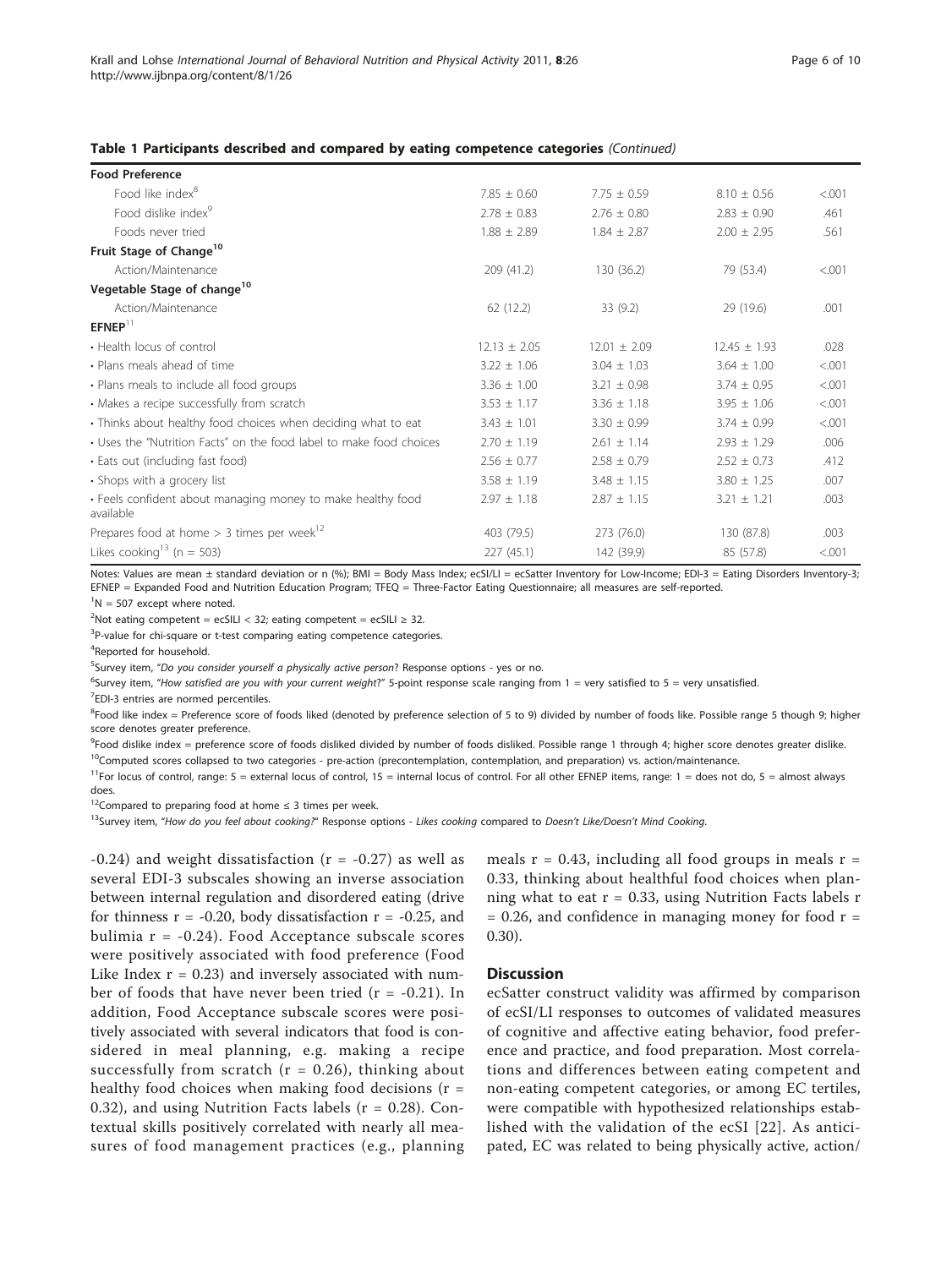# <span id="page-6-0"></span>Table 2 ecSatter construct validation supported by ecSI/LI tertile comparison and measures of correlation

|                                                | Lowest<br>$n = 175$            | Middle<br>$n = 163$            | Highest<br>$n = 169$           | p-value <sup>2</sup> | $R^3$     |
|------------------------------------------------|--------------------------------|--------------------------------|--------------------------------|----------------------|-----------|
| ecSI/LI total score                            | $15.94 \pm 4.18^a$             | $25.94 \pm 2.69^b$             | $37.36 \pm 4.87^c$             | < .001               |           |
| Physically active <sup>4</sup> ( $n = 506$ )   | 68 (39.1)                      | 76 (46.6)                      | 112 (66.3)                     | < .001               |           |
| BMI (kg/m <sup>2</sup> ) (n = 500)             | $32.15 \pm 8.35^a$             | $30.72 \pm 8.66^{\circ}$       | $28.33 \pm 7.64^b$             | < .001               | $-17***$  |
| Weight Categories ( $n = 500$ )                |                                |                                |                                | .003                 |           |
| Underweight (BMI < 18.5)                       | 8(4.7)                         | 4(2.5)                         | 5(3.0)                         |                      |           |
| Normal weight (BMI 18.5-24.9)                  | 30 (17.6)                      | 44 (27.0)                      | 63 (37.7)                      |                      |           |
| Overweight (BMI 25.0-29.9)                     | 39 (22.9)                      | 42 (25.8)                      | 37(22.2)                       |                      |           |
| Obese (BMI $\geq$ 30)                          | 93 (54.7)                      | 73 (44.8)                      | 62 (37.1)                      |                      |           |
| Weight dissatisfaction <sup>5</sup> (n = 506)  | 4.19 $\pm$ 1.02 <sup>a</sup>   | $3.76 \pm 1.18^b$              | $3.28 \pm 1.30^c$              | < .001               | $-33***$  |
| <b>TFEQ</b>                                    |                                |                                |                                |                      |           |
| Cognitive restraint                            | $10.41 \pm 2.08$               | $10.49 \pm 2.01$               | $10.66 \pm 2.26$               | .551                 | .03       |
| Disinhibition                                  | $8.49 \pm 2.68$ <sup>a</sup>   | $7.78 \pm 2.71^{\rm b}$        | $6.93 \pm 2.67^c$              | < .001               | $-25***$  |
| Feelings of hunger                             | $6.98 \pm 2.69^{\circ}$        | $6.87 \pm 2.66$                | $6.21 \pm 2.43^b$              | .014                 | $-14***$  |
| $EDI-36$                                       |                                |                                |                                |                      |           |
| Drive for thinness                             | 15.99 ± 14.29 <sup>a</sup>     | $13.71 \pm 17.97$              | $9.78 \pm 13.22^b$             | .001                 | $-16***$  |
| <b>Bulimia</b>                                 | 33.79 $\pm$ 26.19 <sup>a</sup> | $24.04 \pm 26.21^{\rm b}$      | $19.91 \pm 24.61^{\rm b}$      | < .001               | $-24***$  |
| Body dissatisfaction                           | $37.58 \pm 23.82$ <sup>a</sup> | $30.37 \pm 26.22^b$            | $20.33 \pm 22.13^c$            | < .001               | $-.29***$ |
| Low self-esteem                                | $28.02 \pm 22.25^a$            | $21.31 \pm 21.89^b$            | $13.83 \pm 17.84^c$            | < .001               | $-.28***$ |
| Personal alienation                            | $31.90 \pm 25.91^a$            | $24.64 \pm 24.96^b$            | $14.85 \pm 18.25^{\circ}$      | < .001               | $-.29***$ |
| Interpersonal insecurity                       | $40.23 \pm 25.87$ <sup>a</sup> | $33.18 \pm 24.88^b$            | $23.46 \pm 23.47^c$            | < .001               | $-.28***$ |
| Interpersonal alienation                       | $41.88 \pm 26.65^{\circ}$      | 37.39 $\pm$ 26.52 <sup>a</sup> | $24.97 \pm 25.14^b$            | < .001               | $-.26***$ |
| Interoceptive deficits                         | $22.93 \pm 21.38^a$            | $15.85 \pm 19.34^b$            | $12.88 \pm 17.85^{\rm b}$      | < .001               | $-.21***$ |
| Emotional dysregulation                        | 36.11 $\pm$ 28.86 <sup>a</sup> | $30.22 \pm 28.24$              | $26.85 \pm 29.89^b$            | .012                 | $-15***$  |
| Perfectionism                                  | $22.08 \pm 21.33$              | $20.56 \pm 21.26$              | $24.11 \pm 23.60$              | .339                 | .04       |
| Asceticism                                     | $18.34 \pm 19.73$              | $16.33 \pm 21.36$              | $15.69 \pm 20.49$              | .456                 | $-06$     |
| Maturity fears                                 | $51.13 \pm 26.52$ <sup>a</sup> | 47.61 $\pm$ 28.59 <sup>a</sup> | 39.64 $\pm$ 25.67 <sup>b</sup> | < .001               | $-19***$  |
| <b>Food Preference</b>                         |                                |                                |                                |                      |           |
| Food like index'                               | $7.70 \pm 0.63$ <sup>a</sup>   | $7.78 \pm 0.56^a$              | $8.09 \pm 0.55^{\rm b}$        | < .001               | $.31***$  |
| Food dislike index <sup>8</sup>                | $2.71 \pm 0.81$                | $2.83 \pm 0.80$                | $2.81 \pm 0.89$                | .410                 | .03       |
| Foods never tried                              | $1.89 \pm 2.95$                | $1.82 \pm 2.85$                | $1.95 \pm 2.88$                | .919                 | $-.01$    |
| Fruit Stage of Change <sup>9</sup>             |                                |                                |                                |                      |           |
| Action/Maintenance                             | 57 (32.6)                      | 62 (38.0)                      | 90 (53.3)                      | < .001               |           |
| Vegetable Stage of Change <sup>9</sup>         |                                |                                |                                |                      |           |
| Action/Maintenance                             | 17(9.7)                        | 15(9.2)                        | 30 (17.8)                      | .027                 |           |
| $\text{EFNEP}^{10}$                            |                                |                                |                                |                      |           |
| • Health locus of control                      | $12.05 \pm 2.04$               | $11.95 \pm 2.12$               | $12.40 \pm 1.99$               | .114                 | $.10*$    |
| • Plans meals ahead of time                    | $2.89 \pm 1.01^a$              | $3.13 \pm 1.02^a$              | $3.63 \pm 1.00^b$              | < .001               | $.33***$  |
| · Plans meals to include all food groups       | $3.10 \pm 1.00^a$              | $3.28 \pm 0.93$ <sup>a</sup>   | $3.71 \pm 0.99^b$              | < .001               | $.27***$  |
| • Makes a recipe successfully from scratch     | $3.26 \pm 1.23^a$              | $3.45 \pm 1.13^a$              | $3.88 \pm 1.07^b$              | < .001               | $.21***$  |
| · Thinks about healthy food choices when       | $3.20 \pm 1.01^a$              | $3.34 \pm 0.95^a$              | $3.75 \pm 1.00^b$              | < .001               | $.25***$  |
| deciding what to eat                           |                                |                                |                                |                      |           |
| • Uses the "Nutrition Facts" on the food label | $2.58 \pm 1.11^a$              | $2.63 \pm 1.17$                | $2.90 \pm 1.29^b$              | .031                 | $.15***$  |
| to make food choices                           |                                |                                |                                |                      |           |
| · Eats out (including fast food)               | $2.55 \pm 0.77$                | $2.61 \pm 0.80$                | $2.53 \pm 0.74$                | .600                 | $-0.04$   |
| • Shops with a grocery list                    | $3.26 \pm 1.14^a$              | $3.72 \pm 1.10^b$              | $3.76 \pm 1.25^{\rm b}$        | < .001               | $.19***$  |
| · Feels confident about managing money to      | $2.72 \pm 1.15^a$              | $2.98 \pm 1.11$                | $3.21 \pm 1.22^b$              | < .001               | $.22***$  |
| make healthy food available                    |                                |                                |                                |                      |           |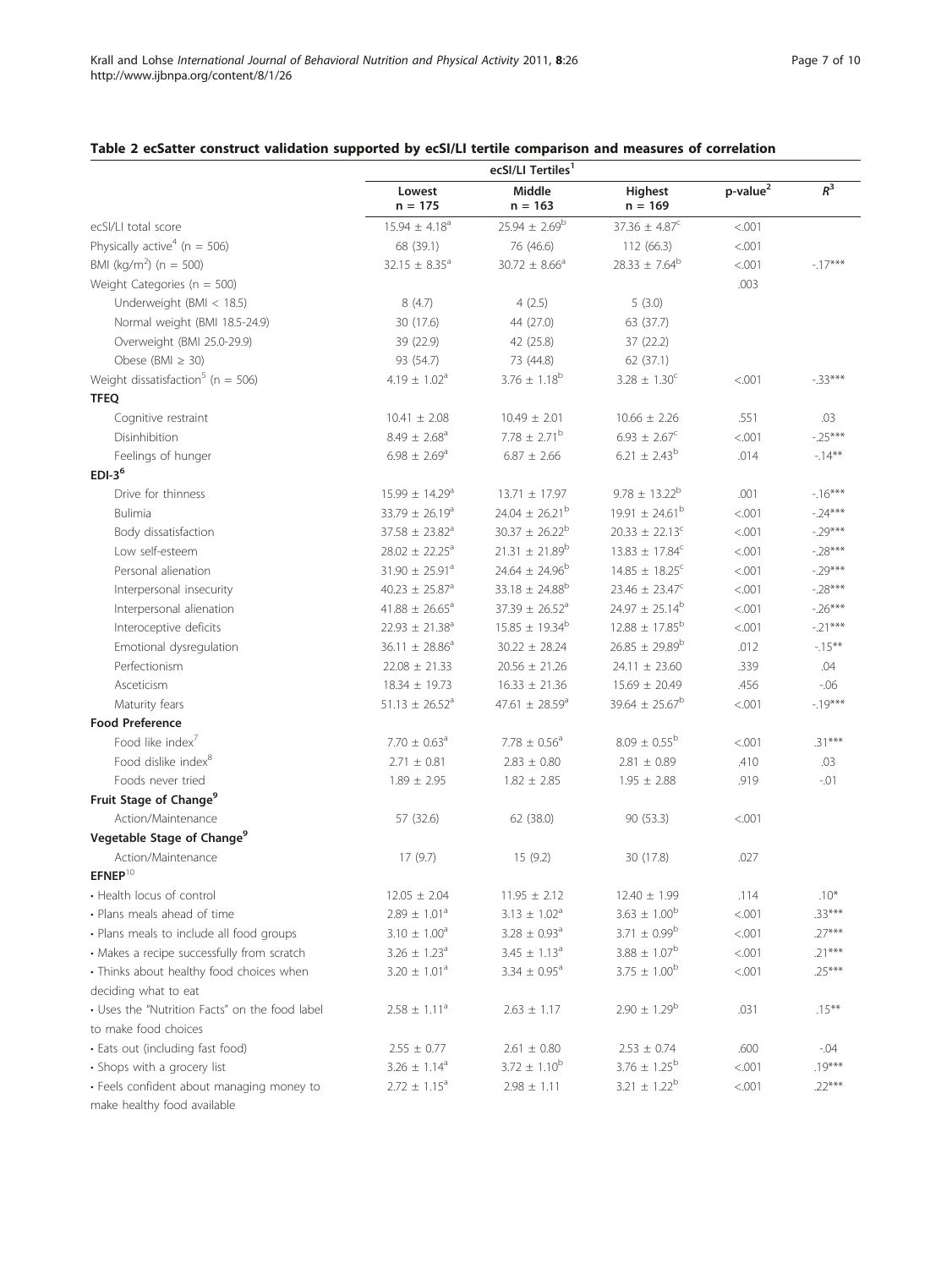#### Table 2 ecSatter construct validation supported by ecSI/LI tertile comparison and measures of correlation (Continued)

| Prepares food at home $>$ 3 times per week <sup>11</sup> | 127(72.6) | 130 (79.8) | 146 (86.4) | .006 |
|----------------------------------------------------------|-----------|------------|------------|------|
| Likes cooking <sup>12</sup> (n = 503)                    | 60(34.5)  | 75 (46.6)  | 92 (54.8)  | .001 |

Notes: Values are mean  $\pm$  standard deviation or n (%); <sup>a, b, c</sup> denote statistically significant post hoc differences; BMI = Body Mass Index; ecSI/LI = ecSatter Inventory for Low-Income; EDI-3 = Eating Disorders Inventory-3; EFNEP = Expanded Food and Nutrition Education Program; TFEQ = Three-Factor Eating Questionnaire; all measures are self-reported.

 ${}^{1}N = 507$  except where noted.

 $^{2}$ p-value for chi-square or analysis of variance comparing eating competence tertiles.

<sup>3</sup> Pearson correlation coefficients between total ecSI/LI score and row parameter;  $*_p < .05$ ,  $_{*p} < .01$ ,  $_{*p} < .001$ .

<sup>4</sup>Survey item, "Do you consider yourself a physically active person?" Response options - yes or no.

<sup>5</sup>Survey item, "How satisfied are you with your current weight?" 5-point response scale ranging from 1 = very satisfied to 5 = very unsatisfied.

6 EDI-3 entries are normed percentiles.

<sup>7</sup>Food like index = Preference score of foods liked (denoted by preference selection of 5 to 9) divided by number of foods like. Possible range 5 though 9; higher score denotes greater preference.

<sup>8</sup>Food dislike index = preference score of foods disliked divided by number of foods disliked. Possible range 1 through 4; higher score denotes greater dislike. <sup>9</sup>Computed scores collapsed to two categories - pre-action (precontemplation, contemplation, and preparation) vs. action/maintenance.

<sup>10</sup>For locus of control, range: 5 = external locus of control, 15 = internal locus of control. For all other EFNEP items, range: 1 = does not do, 5 = almost always does

<sup>11</sup>Compared to preparing food at home  $\leq$  3 times per week.

<sup>12</sup>Survey item, "How do you feel about cooking?" Response options - Likes cooking compared to Doesn't Like/Doesn't Mind Cooking.

maintenance stages of change for fruit and vegetable intake, greater food preference and food preparation and planning skills, and normal BMI, and lower levels of dietary disinhibition, weight dissatisfaction, and body image dissatisfaction. EC was also compatible with an absence of disordered eating as measured by the EDI-3 [[29\]](#page-9-0). Thus, use of ecSI/LI to measure EC in low-income women was affirmed.

Cognitive restraint (as measured by the TFEQ scale) was not related to EC in the present study. Absence of association between EC and the TFEQ cognitive restraint scale may be reflective of sample differences between our sample and that of Lohse et al [[22\]](#page-9-0). Compared to the original validation sample, our sample reported higher levels of dietary restraint  $(10.52 \pm 2.12)$ vs 9.0 ± 5.0). Lohse et al's [[22](#page-9-0)] sample included both males and females with 93% having education beyond high school compared to only 54% in the present study. Females in our sample were younger (mean age 31.81 ± 7.0 years vs  $36.2 \pm 13.4$ ) and had a greater mean BMI  $(30.4 \pm 8.4 \text{ vs } 25.7 \pm 6.1)$  compared to Lohse et al [[22](#page-9-0)]. Our sample showed less economic diversity; 64% of our sample reported being sometimes, often, or always "worried about having enough money food" compared to 23% of their sample. In addition, Contento et al [[38](#page-9-0)] reported a similar level of cognitive restraint (10.54 ± 4.78) for a sample of primarily low-income Latino mothers. Thus, differences in dietary restraint between the present sample and the original validation sample may reflect eating attitudes and behaviors attributable to being low-income or having excess weight or both.

Dietary restraint is widely regarded as control of food intake to prevent weight gain or promote weight loss. However, insufficient or unreliable food availability may inadvertently manifest as restraint. In fact, 61% of our

sample reported low or very low levels of food security, which is characterized by reduction in food intake and inconsistent eating patterns for one or more members of a household [[39\]](#page-9-0). Unreliable availability of food mimics food restriction, possibly creating a tendency for eating greater amounts when food is plentiful and disrupting self-reliance on internal regulation of food intake [[40,41\]](#page-9-0). Alternatively, participants may be attempting weight control through intentional food restriction and reacting to those efforts by binging. Dietary restraint is often linked to disinhibition, such that excessive weight concern or strict control of food intake results in loss of control of eating in the presence of various stressors, such as emotional or situational stimuli [[28](#page-9-0),[42](#page-9-0),[43](#page-9-0)]. Dietary disinhibition is considered a more precise measure of disturbed eating behaviors than cognitive restraint [[44](#page-9-0),[45\]](#page-9-0). In the present study, disinhibition decreased as EC increased, even in the absence of changes in cognitive restraint. Several researchers have noted a relationship between emotional eating, overeating, and overweight/obesity among low-income women [[40,46-49](#page-9-0)]. Developing EC, including learning to eat in response to internal cues of hunger and satiety, may reduce the likelihood of eating in response to emotional cues [[20\]](#page-9-0).

This study has a number of strengths and weaknesses. Participants were randomly selected from a defined population of low-income females living in households with children under the age of 18. Females of childbearing age play a central role in family food purchases and preparation and are key targets of federal food assistance programs. Nearly all study participants were mothers (97%) reporting sole or shared responsibility for household food decisions (98%). However, results may not generalize to males, different age groups or across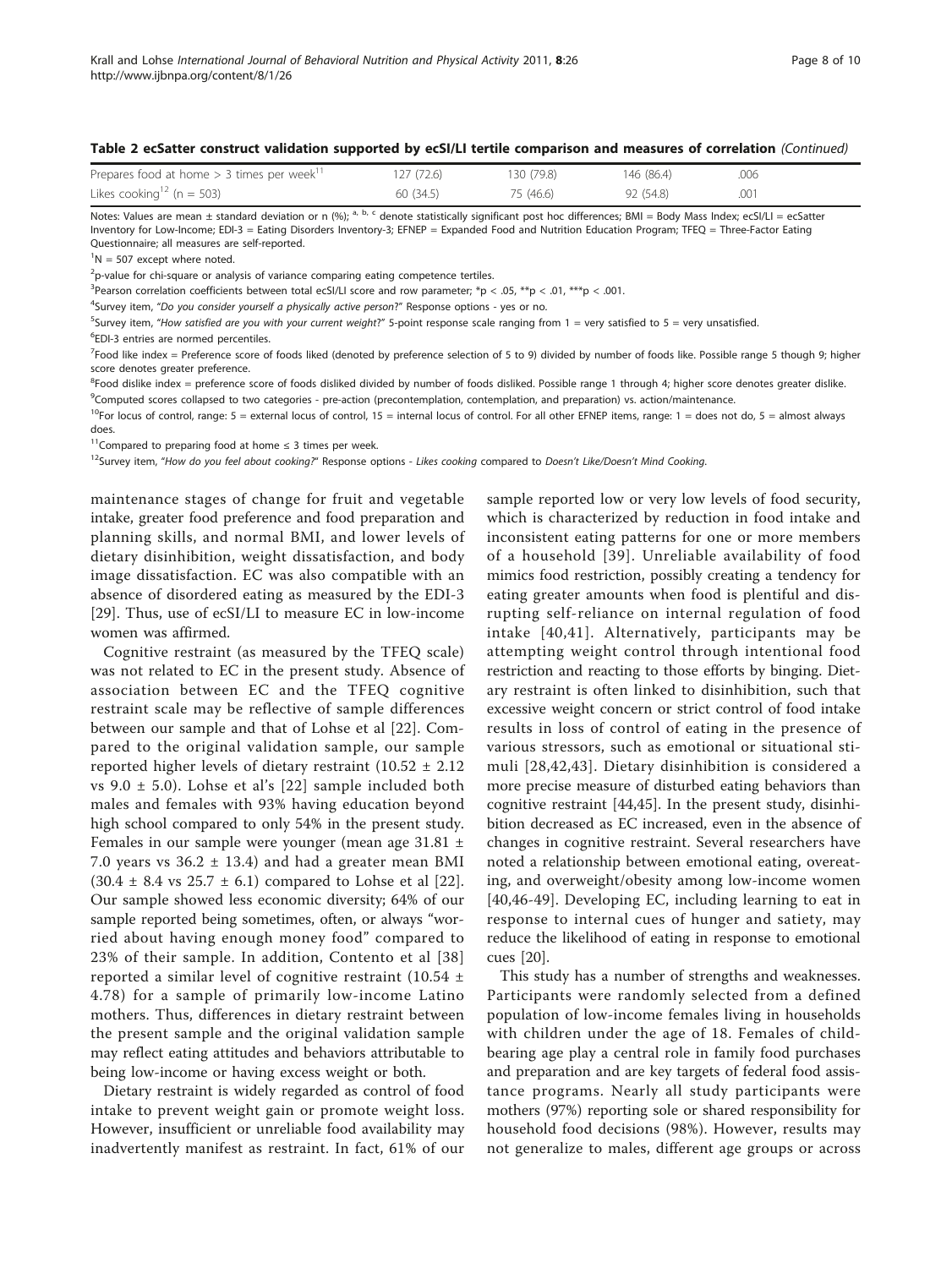<span id="page-8-0"></span>ethnicities or other geographical regions. Previous research indicates that young adult males have dissimilar profiles of eating behavior, which may be reflective of gender-specific weight goals [[23\]](#page-9-0). In addition, online administration of the study required that participants have access to the internet, which may not have been available to some who were invited to participate. This may raise concerns regarding sample representativeness because low-income woman without internet access may differ systematically from our respondents. However, recent findings suggest that the internet is available to low-income audiences [[25](#page-9-0),[50,51\]](#page-9-0). Surveys were administered in English, which prevented individuals unable to read English from participating.

Another limitation is our assumption that respondents considered choices in the present tense. Schwarzer [\[52](#page-9-0)] has developed a theory of health behavior change, the Health Action Process Approach (HAPA) that has interesting implications for how our results are viewed. According to this model, behavior change is a self-regulatory process divided into motivation and volition (pursuit of goals). The volitional phase is in turn composed of Intenders (i.e. those who have not translated their intentions into action) and those who have made that transition, i.e. Actors. A limitation of our study is that we assumed participants answered the *present tense* ecSI/LI items correctly categorizing their perceived volitions as intentions or actions. For example, a participant may truly perceive they are on the verge of trusting themselves to eat enough for them and answer as though they fully express that behavior. Thus, our validation assumes respondents were Actors, not Intenders and our study did not include distinguishing activities or items. Interventions are not as necessary for Actors and have characteristics quite apart from those needed by Intenders. This possibility, coupled with the fact that only 29% of the current sample was found to be eating competent, supports development and implementation of interventions to enhance EC.

#### Conclusions

Findings from this study suggest that ecSI/LI is a valid measure of EC. Messick [[53](#page-9-0)] marks validity as "... an evolving property and validation a continuing process." This study extended the exoneration of ecSI/LI from having construct-irrelevant variance due to difficulty for lowincome audiences [[27](#page-9-0)] by providing an evidential basis for test interpretation (i.e. construct validity) in a lowincome sample. Availability of a valid measure of EC will benefit assessment of interventions designed to engender EC in low-income audiences and enable progression of the validation process to considerations of values and social consequences of eating competence education.

#### Acknowledgements

Research was funded by the US Department of Agriculture's Food and Nutrition Service through PENNSYLVANIA NUTRITION EDUCATION TRACKS as part of SNAP-Education. We express gratitude to Ellyn Satter for giving us permission to adapt the ecSI. We gratefully acknowledge Eric Loken who provided guidance on data analysis.

#### Author details

<sup>1</sup>Weight Management and Wellness Center, University of Pittsburgh Medical Center, Pittsburgh, PA, USA. <sup>2</sup> Department of Nutritional Sciences, The Pennsylvania State University, University Park, PA, USA.

#### Authors' contributions

Both authors conceived the study and contributed to the study design, statistical analysis, interpretation of the results, and manuscript preparation. JSK coordinated the study and data collection. Both authors read and approved the final manuscript.

#### Competing interests

The authors declare that they have no competing interests.

#### Received: 13 September 2010 Accepted: 7 April 2011 Published: 7 April 2011

#### References

- 1. Kant AK, Graubard BI: [Secular trends in the association of socio-economic](http://www.ncbi.nlm.nih.gov/pubmed/17261225?dopt=Abstract) [position with self-reported dietary attributes and biomarkers in the US](http://www.ncbi.nlm.nih.gov/pubmed/17261225?dopt=Abstract) [population: National Health and Nutrition Examination Survey \(NHANES\)](http://www.ncbi.nlm.nih.gov/pubmed/17261225?dopt=Abstract) [1971-1975 to NHANES 1999-2002.](http://www.ncbi.nlm.nih.gov/pubmed/17261225?dopt=Abstract) Public Health Nutr 2007, 10:158-167.
- 2. Bhattacharya J, Currie J, Haider S: [Poverty, food insecurity, and nutritional](http://www.ncbi.nlm.nih.gov/pubmed/15587700?dopt=Abstract) [outcomes in children and adults.](http://www.ncbi.nlm.nih.gov/pubmed/15587700?dopt=Abstract) J Health Econ 2004, 23:839-862.
- 3. Kant AK, Graubard BI: Energy density of diets reported by American adults: association with food group intake, nutrient intake, and body weight. Int J Obes 2005, 29:950-956.
- Giskes K, Turrell G, van Lenthe FJ, Brug J, Mackenbach JP: [A multilevel](http://www.ncbi.nlm.nih.gov/pubmed/16480537?dopt=Abstract) [study of socio-economic inequalities in food choice behaviour and](http://www.ncbi.nlm.nih.gov/pubmed/16480537?dopt=Abstract) [dietary intake among the Dutch population: the GLOBE study.](http://www.ncbi.nlm.nih.gov/pubmed/16480537?dopt=Abstract) Public Health Nutr 2006, 9:75-83.
- 5. Mendoza JA, Drewnowski A, Christakis DA: [Dietary energy density is](http://www.ncbi.nlm.nih.gov/pubmed/17229942?dopt=Abstract) [associated with obesity and the metabolic syndrome in U.S. adults.](http://www.ncbi.nlm.nih.gov/pubmed/17229942?dopt=Abstract) Diabetes Care 2007, 30:974-979.
- 6. Hanson KL, Sobal J, Frongillo EA: [Gender and marital status clarify associations](http://www.ncbi.nlm.nih.gov/pubmed/17513407?dopt=Abstract) [between food insecurity and body weight.](http://www.ncbi.nlm.nih.gov/pubmed/17513407?dopt=Abstract) J Nutr 2007, 137:1460-1465.
- 7. Wang Y, Beydoun MA: [The obesity epidemic in the United States](http://www.ncbi.nlm.nih.gov/pubmed/17510091?dopt=Abstract)  [gender, age, socioeconomic, racial/ethnic, and geographic](http://www.ncbi.nlm.nih.gov/pubmed/17510091?dopt=Abstract) [characteristics: a systematic review and meta-regression analysis.](http://www.ncbi.nlm.nih.gov/pubmed/17510091?dopt=Abstract) Epidemiol Rev 2007, 29:6-28.
- 8. Robbins JM, Vaccarino V, Zhang H, Kasl SV: [Socioeconomic status and type](http://www.ncbi.nlm.nih.gov/pubmed/11189829?dopt=Abstract) [2 diabetes in African American and non-Hispanic white women and](http://www.ncbi.nlm.nih.gov/pubmed/11189829?dopt=Abstract) [men: evidence from the Third National Health and Nutrition](http://www.ncbi.nlm.nih.gov/pubmed/11189829?dopt=Abstract) [Examination Survey.](http://www.ncbi.nlm.nih.gov/pubmed/11189829?dopt=Abstract) Am J Public Health 2001, 91:76-83.
- 9. Kanjilal S, Gregg EW, Cheng YJ, Zhang P, Nelson DE, Mensah G, Beckles GL: [Socioeconomic status and trends in disparities in 4 major risk factors for](http://www.ncbi.nlm.nih.gov/pubmed/17130388?dopt=Abstract) [cardiovascular disease among US adults, 1971-2002.](http://www.ncbi.nlm.nih.gov/pubmed/17130388?dopt=Abstract) Arch Intern Med 2006, 166:2348-2355.
- 10. Steptoe A, Pollard TM, Wardle J: [Development of a measure of the](http://www.ncbi.nlm.nih.gov/pubmed/8746966?dopt=Abstract) [motives underlying the selection of food: the food choice questionnaire.](http://www.ncbi.nlm.nih.gov/pubmed/8746966?dopt=Abstract) Appetite 1995, 25:267-284
- 11. Ball K, Crawford D, Mishra G: [Socio-economic inequalities in women](http://www.ncbi.nlm.nih.gov/pubmed/16923294?dopt=Abstract)'s fruit [and vegetable intakes: a multilevel study of individual, social and](http://www.ncbi.nlm.nih.gov/pubmed/16923294?dopt=Abstract) [environmental mediators.](http://www.ncbi.nlm.nih.gov/pubmed/16923294?dopt=Abstract) Public Health Nutr 2006, 9:623-630.
- 12. Inglis V, Ball K, Crawford D: [Why do women of low socioeconomic status](http://www.ncbi.nlm.nih.gov/pubmed/16171900?dopt=Abstract) [have poorer dietary behaviours than women of higher socioeconomic](http://www.ncbi.nlm.nih.gov/pubmed/16171900?dopt=Abstract) [status? A qualitative exploration.](http://www.ncbi.nlm.nih.gov/pubmed/16171900?dopt=Abstract) Appetite 2005, 45:334-343.
- 13. Beydoun MA, Wang Y: [Do nutrition knowledge and beliefs modify the](http://www.ncbi.nlm.nih.gov/pubmed/17698186?dopt=Abstract) [association of socio-economic factors and diet quality among US adults?](http://www.ncbi.nlm.nih.gov/pubmed/17698186?dopt=Abstract) Prev Med 2008, 46:145-153.
- 14. Turrell G, Kavanagh AM: [Socio-economic pathways to diet: modelling the](http://www.ncbi.nlm.nih.gov/pubmed/16684390?dopt=Abstract) [association between socio-economic position and food purchasing](http://www.ncbi.nlm.nih.gov/pubmed/16684390?dopt=Abstract) [behaviors.](http://www.ncbi.nlm.nih.gov/pubmed/16684390?dopt=Abstract) Public Health Nutr 2006, 9:375-383.